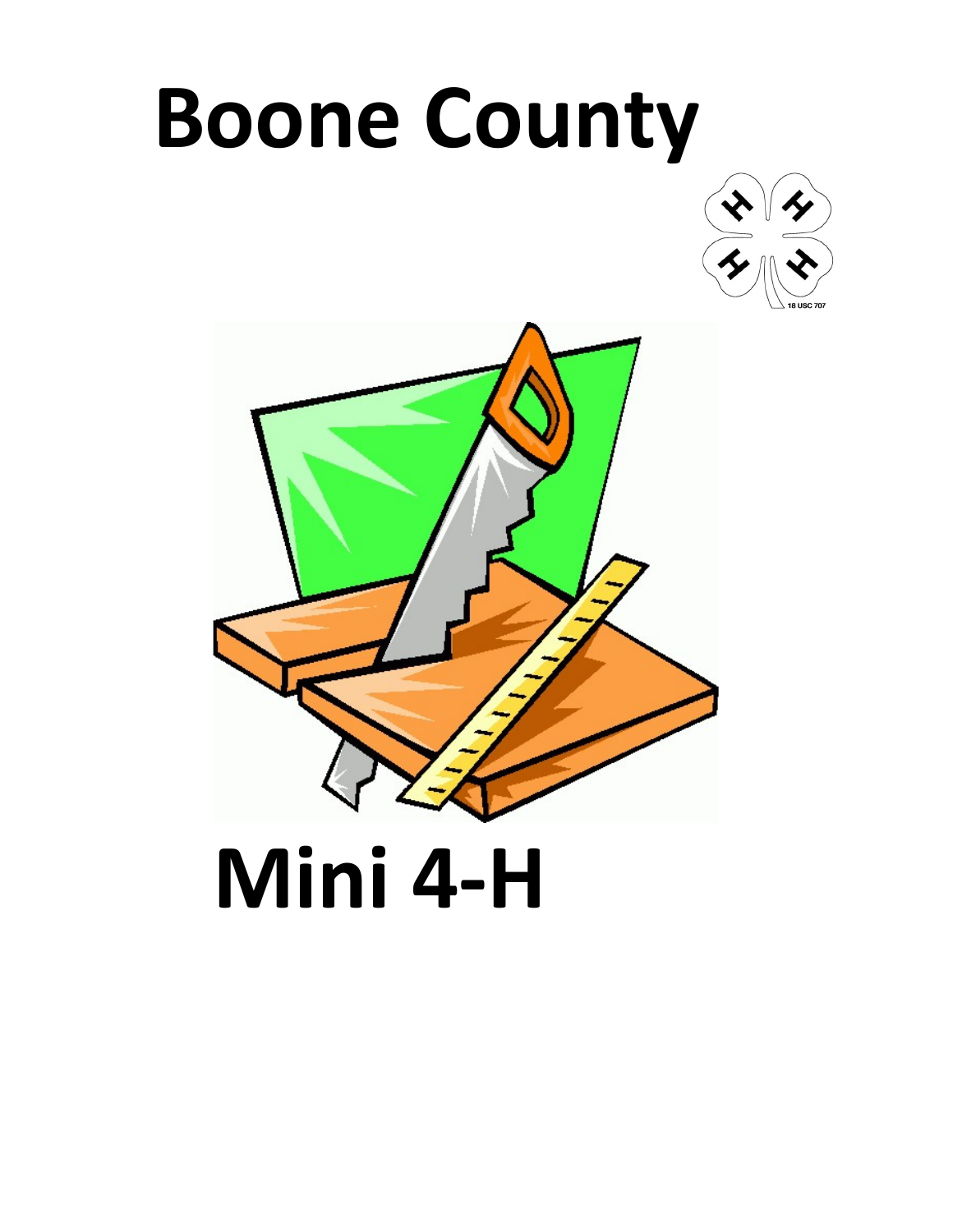# Woodworking

Resources for this manual provided by:

Hendricks County Mini 4-H Handbook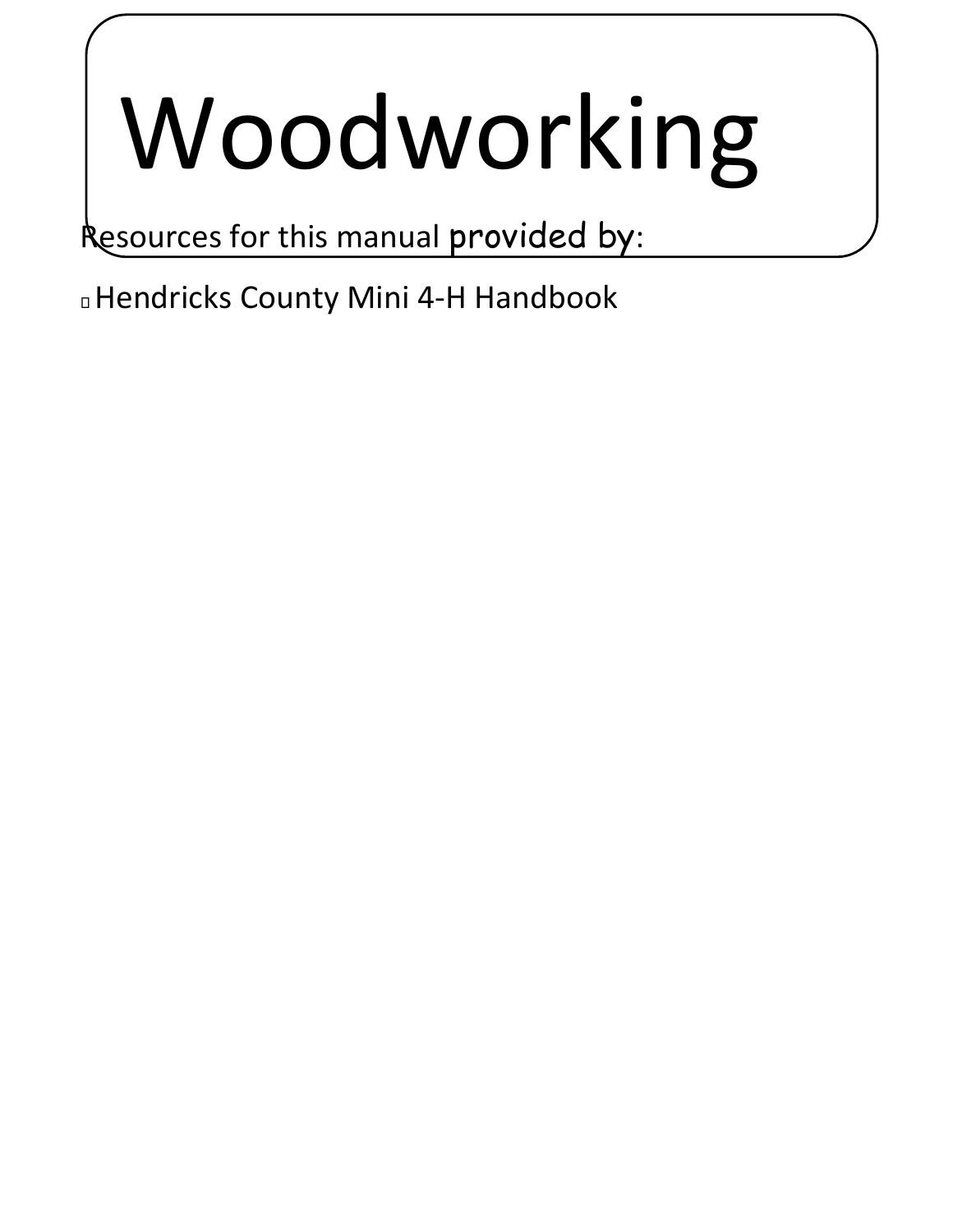## Mini 4-H Parent's Page

Welcome to Mini 4-H! Mini 4-H is designed for boys and girls who are in Kindergarten, 1st Grade, or 2nd Grade during the current 4H year. This year we have designed Mini 4-H to introduce 4-H to our young members.

As a parent, your job is to guide your child through the activities. It is suggested that you help them, guide them, work with them, and let them do all that they can rather than complete the project for them. Learning by doing is one of the best educational tools we can provide to our youth.

Mini 4-H is also set up to allow your child to exhibit a project at the 4H Fair. The project will be based on the information in this manual. Mini 4-H is noncompetitive and all participants will receive a ribbon for participation. This year as part of the check in process, our Boone County 4H Junior Leaders will be there and will act as "judges.." They will ask your child a couple of questions about their project and provide positive feedback. This process will help introduce the judging process that happens in 4H. The 4H Fair is an exciting time for 4H members and their families. It is a week that allows community youth to showcase their talents, interests, and enthusiasm for learning.

Mini 4-H is fun! Your child will certainly have fun. You can have fun too, by guiding and helping as your child participates in the program. Encourage and praise your child as he/she has fun learning and sharing with you. Rules

- 1. Mini 4-H is for any boy or girl who is enrolled in Kindergarten, 1st Grade, or Second Grade on January 1 of the current 4H year.
- 2. Any Mini 4-H participant may enroll in (1) project. There are 5 projects to choose from. Participants may exhibit only 1 activity from this manual. Additional activities may be done at home, but will not be exhibited.
- 3. Mini 4-H participants must enroll in the County Mini 4-H club by January 15 and their projects are done at home.
- 4. The Record Sheet at the back of this book needs to be completed and will be turned in with their project at the fair.

### Mini 4-Her's Page

Welcome to Mini 4-H! Youi are now a member of the 4-H family! You are a special person. Mini 4-Her's have a lot of fun! There are many activities to explore. You can try new things. You can share it with your family. Mom, Dad, or another adult can help you with your project. Bring your project to the 4-H Fair and lots of people will be able to see what you have done. You will also get a ribbon made just for Mini 4-Hers!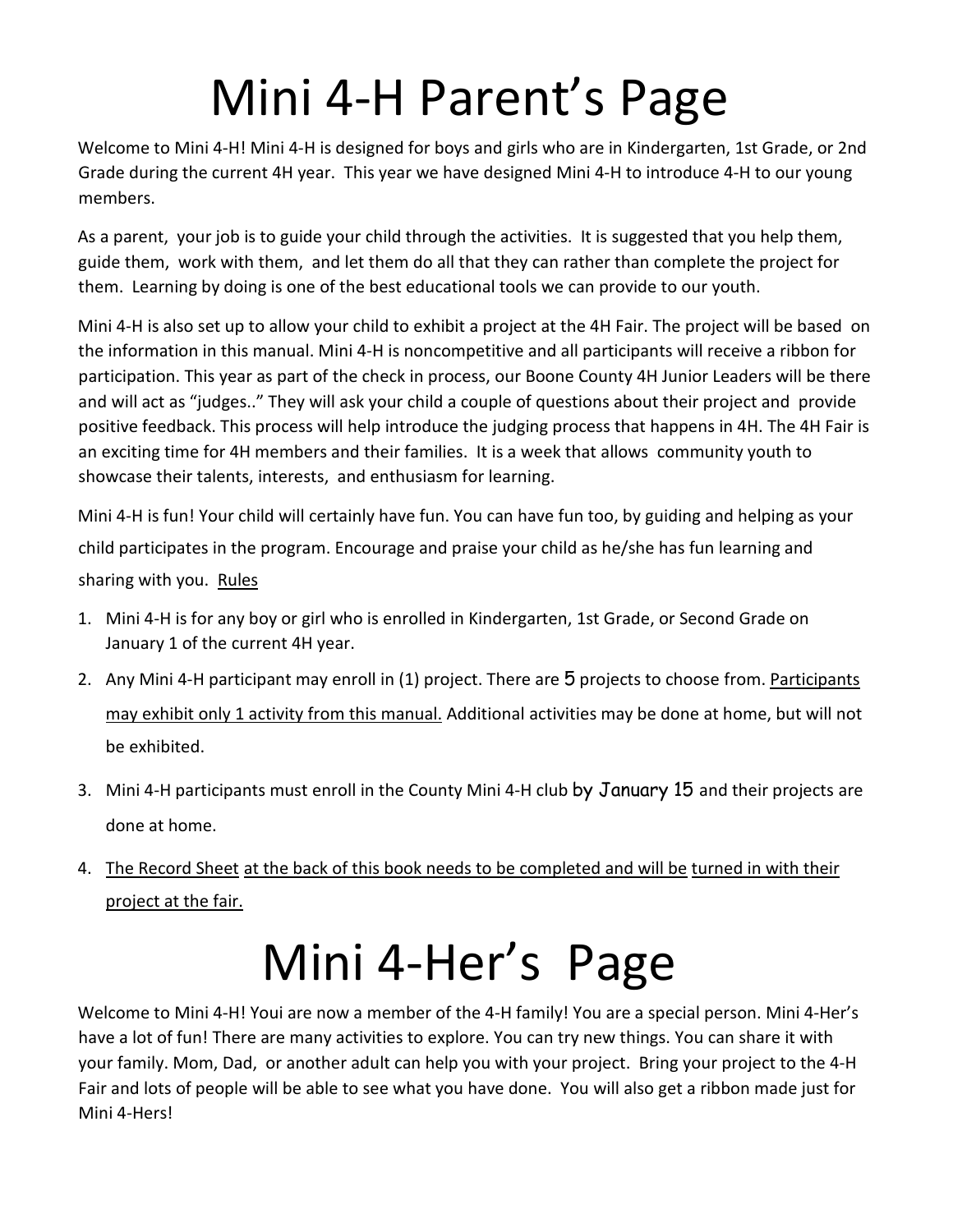Here are a few things about 4-H:

The 4-H Symbol: A four leaf clover with a "H" on each leaf

4-H Colors: Green and White

The 4-H Motto: "To make the best, better"



#### Woodworking Activities

If you like to build things then this is the project for you. You will learn skills that are used by woodworker such as measuring, following directions and/or plans, hammering, and gluing. There are lots of things that can be made out of wood.

Before you get started:

- Look over information pages with an adult.
- Pick an activity.
- Read the directions carefully.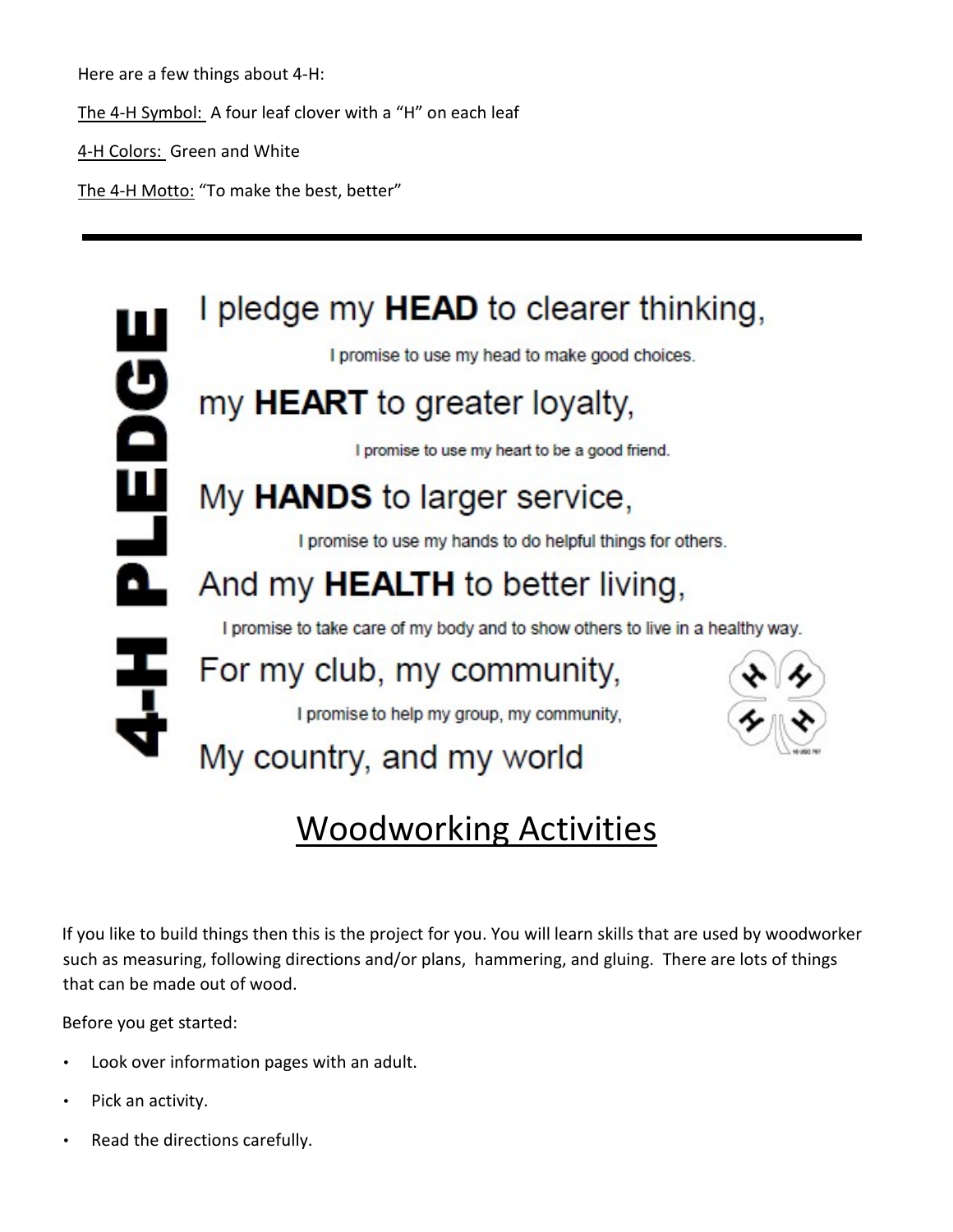- Make sure you have all of the needed materials.
- Ask an adult to help you.
- Clean up your work area and put your supplies away when you are finished.
- Complete your Mini 4-H Book pages.
- Have fun!

#### Exhibit:

Build and Grow Beginner Woodworking Kit from Lowes

- Display a completed kit of your choice from the Lowe's Build and Grow Kits.
- You can complete at Build & Grow Workshop at Lowe's for no charge or purchase kit at Lowe's to complete at home.
- Completed Record Sheet.

Basic Woodworking Kit of your choice

- Display a completed woodworking basic kit of your choice .
- Completed Record Sheet

#### Meet the Tools

Directions: Write the correct letter of the description on the line under the picture.

- a. Hammer– used for pounding, such as driving in nails
- b. Nail– a fastener used to hold something in place or hold two pieces together
- c. Tape measure– used for measuring and is marked in units (inches and centimeters)
- d. Screwdriver– used for turning screws. Two common ones are a flathead screwdriver and a Phillip's screwdriver
- e. Glue– used to hold pieces together tightly
- f. Pliers– used to hold small objects
- g. Power Drill– used to make a hole in hard materials and also can be used to screw in screws . It is powered by battery or electricity.
- h. Safety glasses– eyewear that are made to protect your eyes from injury when using tools
- i. Hand saw- a tool that cuts wood that can used with one hand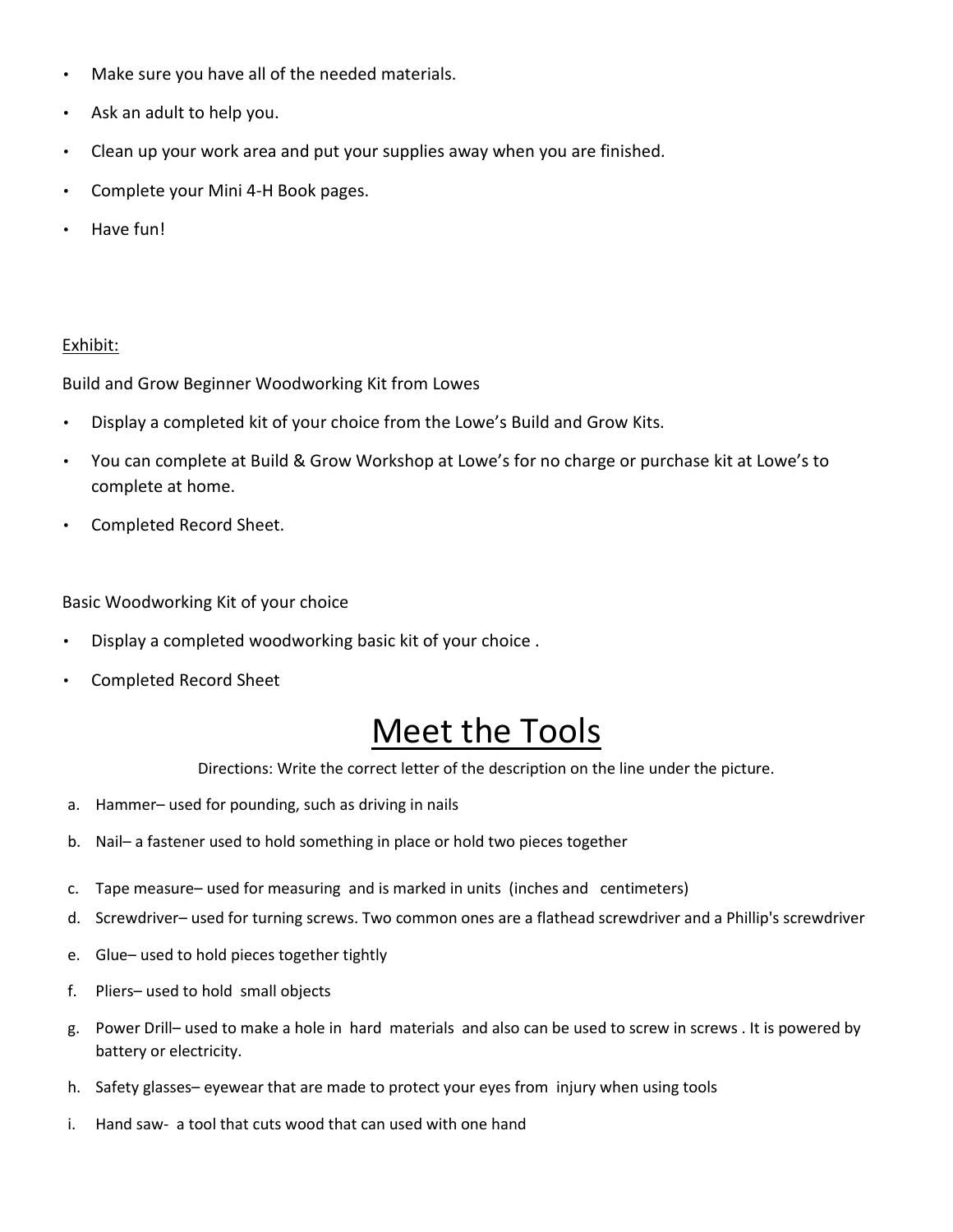- j. Level-tool used to make sure that something is level or straight
- k. Pencil– used to make marks when measuring
- l. Wrench— used to twist or turn screws or bolts in place
- m. Screws— used to hold things together or attach to something



#### Workshop Safety

\_\_\_\_\_\_\_ \_\_\_\_\_\_\_ \_\_\_\_\_\_\_\_ \_\_\_\_\_\_\_\_ \_\_\_\_\_\_\_\_ \_\_\_\_\_\_\_\_\_ \_\_\_\_\_\_\_\_

□□ Wear eye protection- Safety glasses really helps protect your eyes from dust and debris. Make sure you wear eye protection when your are working with tools.

Dress right– Make sure that you don't have on loose clothing.

- Tie back long hair.
- Tuck in your shirt
- Roll up your sleeves
- Wear closed toed shoes
- Don't wear dangly jewelry.
- 3. Only use power tools or sharp tools with adult supervision. Let an adult teach youthe correct way to use the power tools.
- 4. Minimize Distractions when working with tools.
- 5. Always listen to the adult teaching you.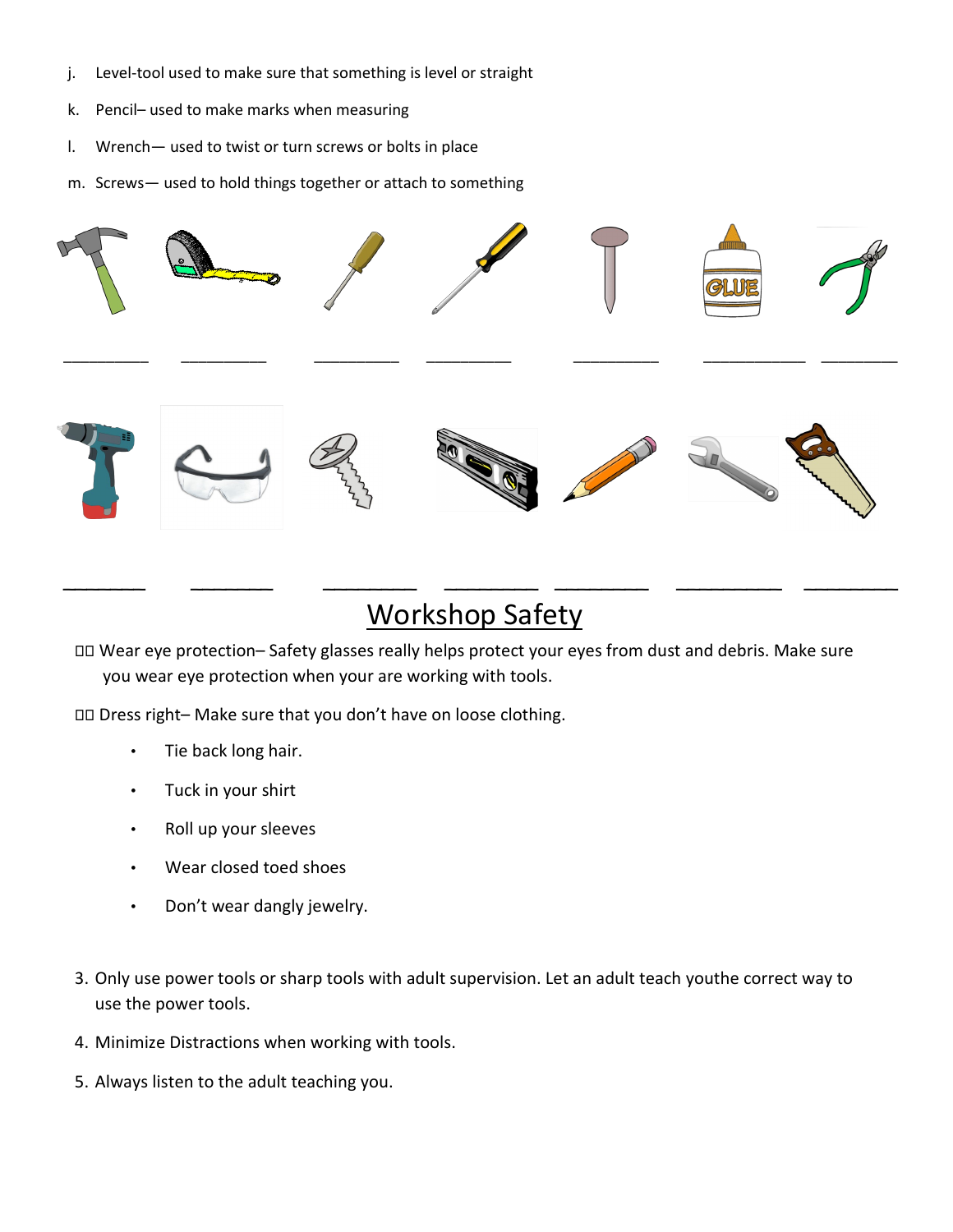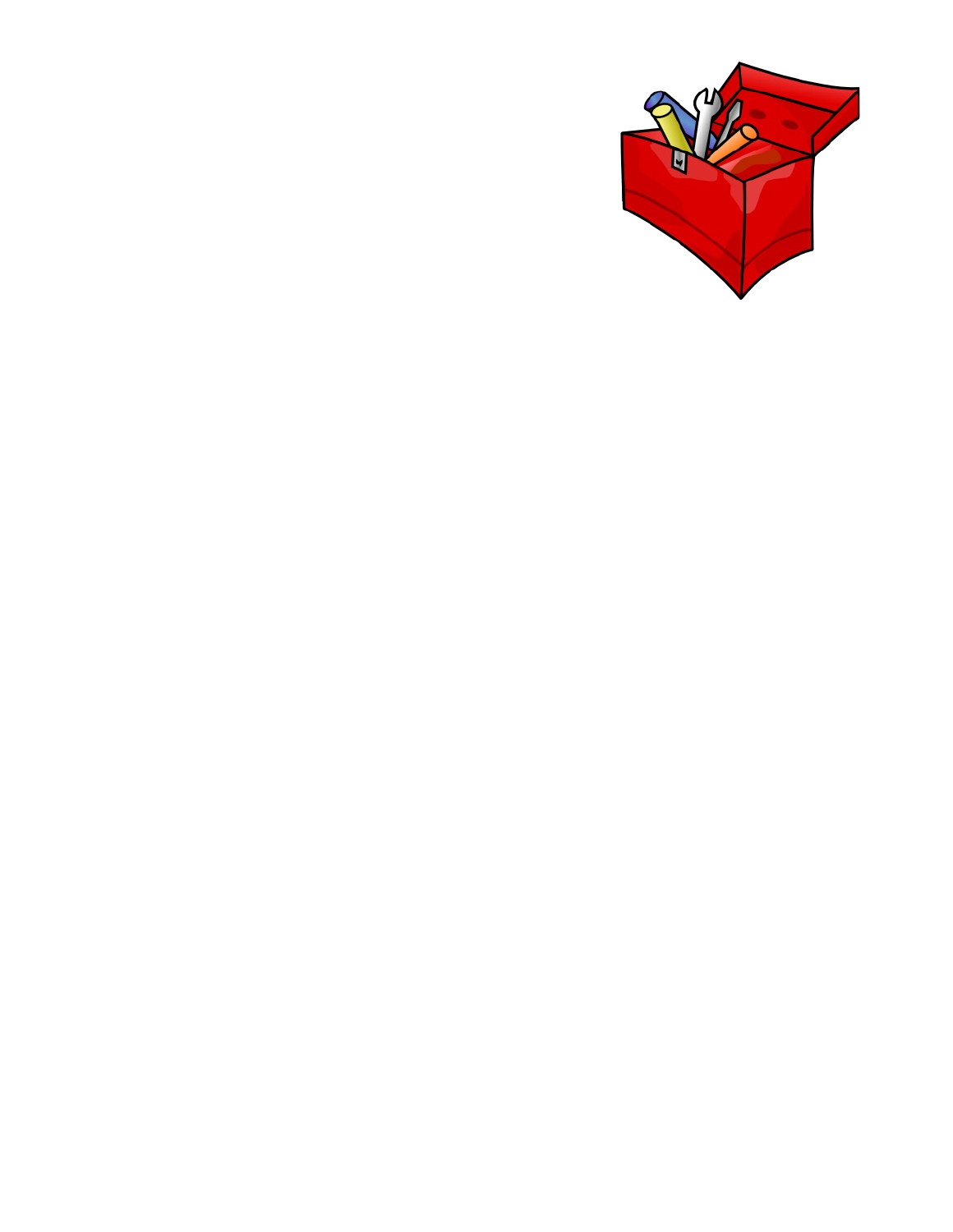

## **Toolbox Word Search**



| G              |              |              |   |                |   | TSPLIERS  |     |              | B            |
|----------------|--------------|--------------|---|----------------|---|-----------|-----|--------------|--------------|
| Н              | Z W          | 93           |   | R E            |   | N C H Y   |     |              | D            |
| D              | F            | S S          |   | <b>B</b> J     |   | M S A     |     | ar.          | L.           |
| T              | i i s        | $H \quad A$  |   | N <sub>1</sub> |   | D Y       | M   | $\mathsf{A}$ | N            |
| $\overline{O}$ | X            |              |   | R U L E        |   |           | R M | a France     | $\mathbf{A}$ |
| $\circ$        | N            | $\mathbb T$  | H | S              | D | N I       | E   | $\mathsf{K}$ | $\mathbf{I}$ |
| Ł              | $\mathsf{A}$ | $R_{\perp}$  |   | $O$ A V        |   | W         | R.  | M            | Ŀ            |
| S.             | $\mathsf{C}$ | $\mathsf{R}$ |   |                |   | E W S Z A |     | X            | <b>S</b>     |

| <b>FIX</b>      | <b>PLIERS</b> | <b>SCREWS</b> |  |  |
|-----------------|---------------|---------------|--|--|
| <b>HAMMER</b>   | <b>RULER</b>  | <b>TOOLS</b>  |  |  |
| <b>HANDYMAN</b> | <b>SAW</b>    | <b>WRENCH</b> |  |  |
|                 |               |               |  |  |



**NAILS**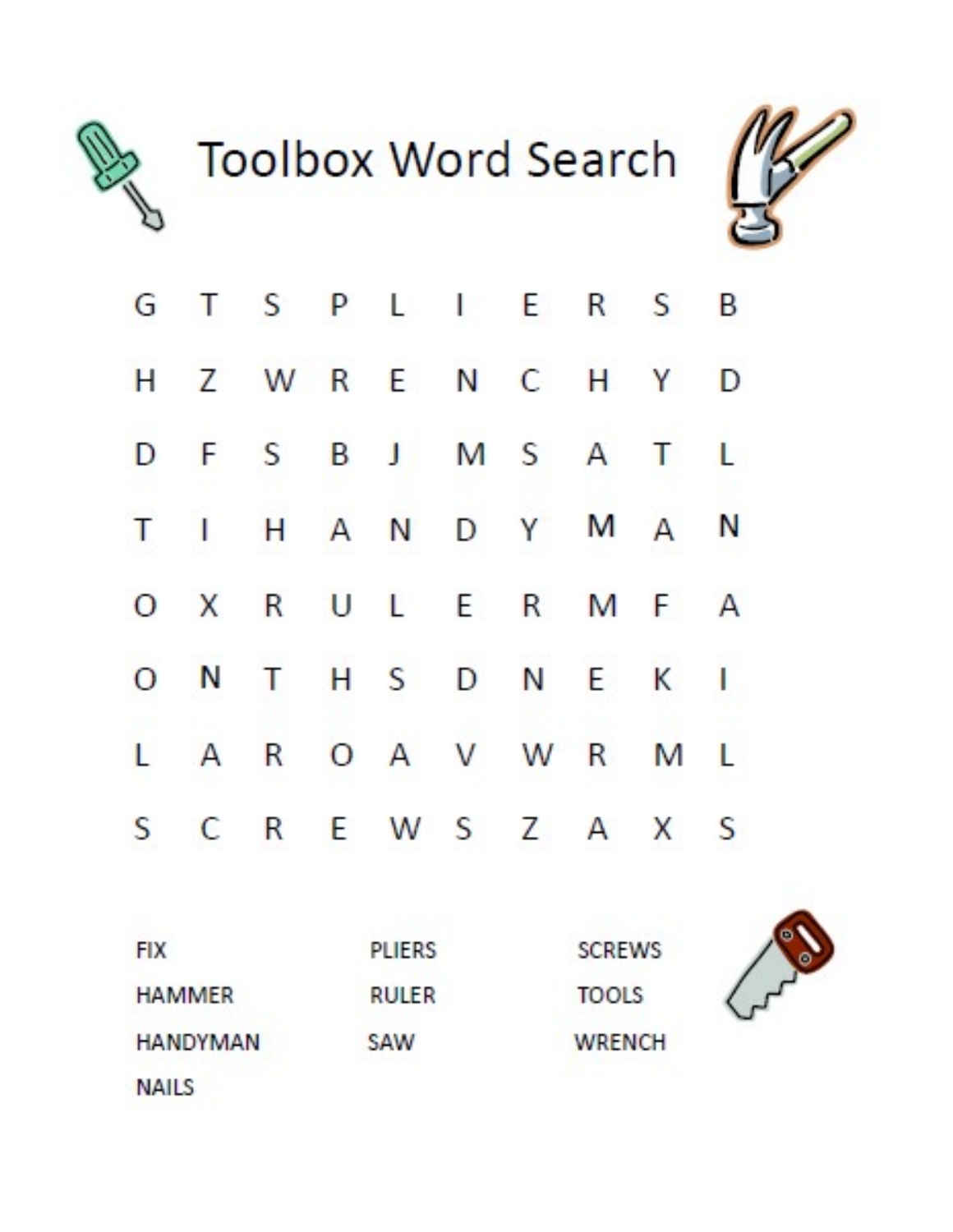| Boone County Mini 4-H Woodworking                              |        |
|----------------------------------------------------------------|--------|
| 20 Record Sheet<br>Please complete and bring with 4-H exhibit. |        |
| Name:                                                          | Grade: |
|                                                                |        |
| I liked making                                                 |        |
|                                                                |        |
|                                                                |        |
| I learned                                                      |        |
|                                                                |        |
|                                                                |        |
|                                                                |        |
| My favorite part of Mini 4-H this year was                     |        |